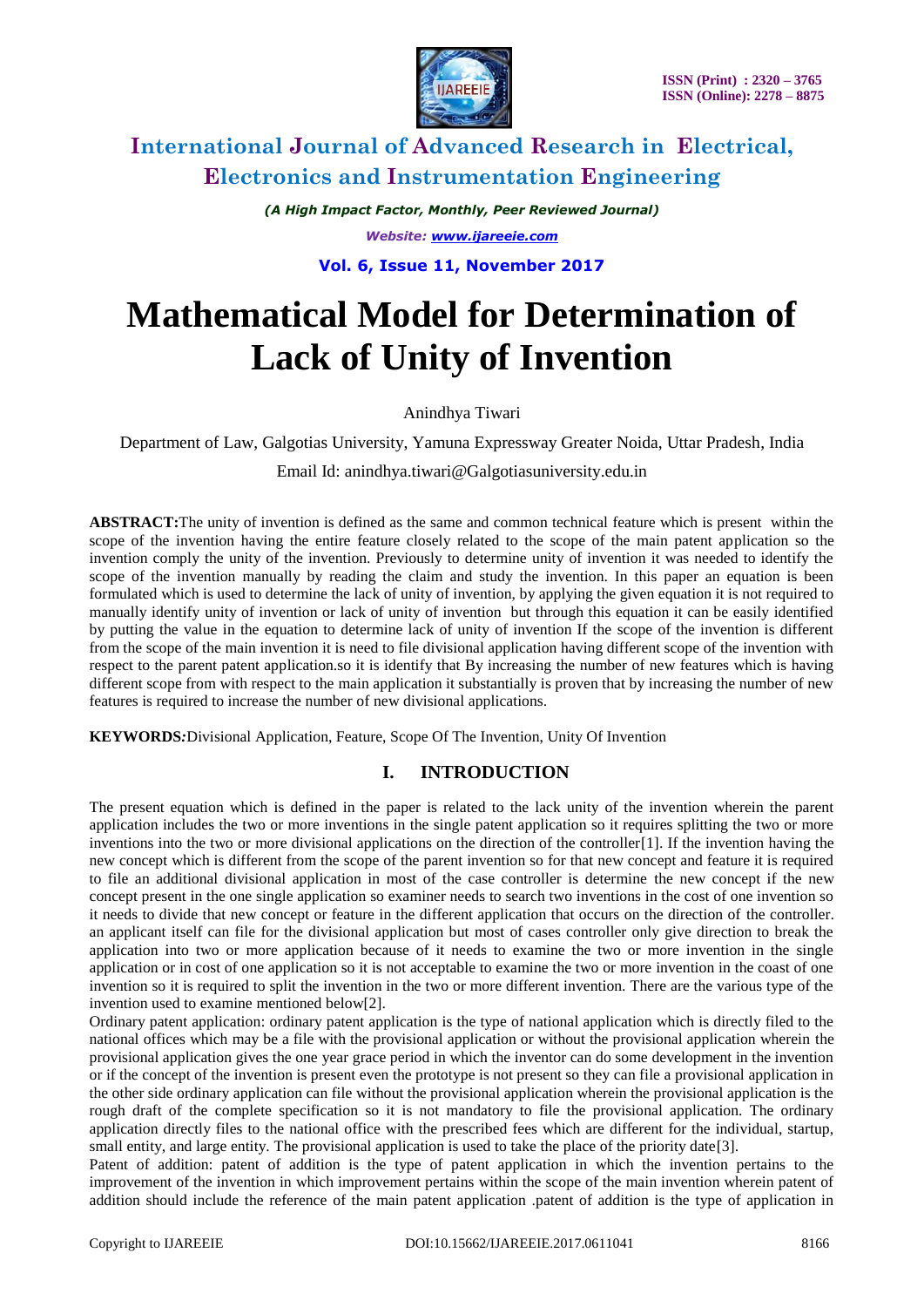

#### *(A High Impact Factor, Monthly, Peer Reviewed Journal)*

#### *Website: [www.ijareeie.com](http://www.ijareeie.com/)*

#### **Vol. 6, Issue 11, November 2017**

which the subsequent application need to file for the improvement as well as the modification of the invention[4].in the patent, the main invention is protected and in the patent of addition improvement on the invention is protected which is disclosed in the main patent application. The patent of addition can file any time in the term of 20 years and life of patent of the addition is equal to the life of the main patent if someone files a patent of addition after the 10 years of the main patent so the life of patent of addition will be remaining 10 year which is equal to the remaining life of the main patent. Every patent of addition application claims the priority date of the main application and only the inventive step needs to examine within the scope of the invention for the examination of the invention[5][4].

Divisional application: Divisional application is the split type of application in which the patent application pertains to the more than one invention and the divisional application filed on the direction of the controller to split the main application into the two or more invention if the patented invention. Contains more than one invention so it needs to divide the main parent application into the two or more different divisional application for proceeding the different invention in the further stage. The main concept of the divisional application pertains to simply divide the invention, if the one parent invention or patent application comprises two or more invention in the single patent application so it is required to divide the invention into the two or more different invention by filling the two or more different patent application. a divisional application is not an ordinary type of the patent application so it cannot be file with using the provisional application and the priority date of the divisional application is the date of parent application which is filled at the office of the first filling[6].

Conventional application: convention application is the type of the application which is filled in the convention country within the duration of the one year from the basic filing in the main country .if the applicant is filing the patent application in the home country or the ordinary application in the home country then the applicant may file the further application in another country which is the signatory part of the Paris convention within the duration of the one year. A provisional application cannot be filed in the case of the conventional application. The priority date in the case of the convention application is the date of main application which is filled in the home country by means of if the applicant files the main application in his home country and within the duration of one-year applicant file the convention application in the different countries which is the signatory part of the Paris Convention or any group of the country then the priority date of filing the application in the all country is the date in which he files the application in his home country[7].

PCT Application: PCT application is an international application which is filed under the patent co-operation treaty it is an international type of application filed under the patent co-operation treaty to secure the application in the various different country in the procedure to file the patent application under the patent co-operation treaty is similar as the conventional application wherein the patent co-operation treaty provide the duration of 30-31 month to proceed the application in the national phase. Procedure for filing an international application is similar like the convention application wherein the applicant needs to file the complete specification in his home country and then within the duration of the one year applicant need to file the PCT international phase application directly to his national receiving office or to the receiving office to the international bureau (RO/IB) after filing the international application within the three month the PCT office generate the international search report on applying the criteria of novelty non-obviousness and industrial applicability after obtaining the search report by the applicant can take decision if the search report is in the favor of applicant or invention has novel so the applicant proceed further for the filling of national phase application or if the search report is not novel so the applicant need to correct the claims of the invention and then further proceed to file the national phase application wherein the national phase is the actual phase in which the patent application is really search and examine by the national offices where in actual the patent application getting grant[8][9].

### **II. RESEARCH QUESTION**

- **1)** How the present technique identify the unity of invention to determine the scope of the invention.
- **2)** Does the present technique helps to identify by lack of unity of invention by any person who is skilled in the art.

### **III. REVIEW OF LITERATURE**

Takashi Miyazawa and Hiroshi Osada\* in the year of 2010 in research paper on Quantitative indicators for evaluating the competitiveness of a patent identify that the unity of invention in which discussion on that unity of invention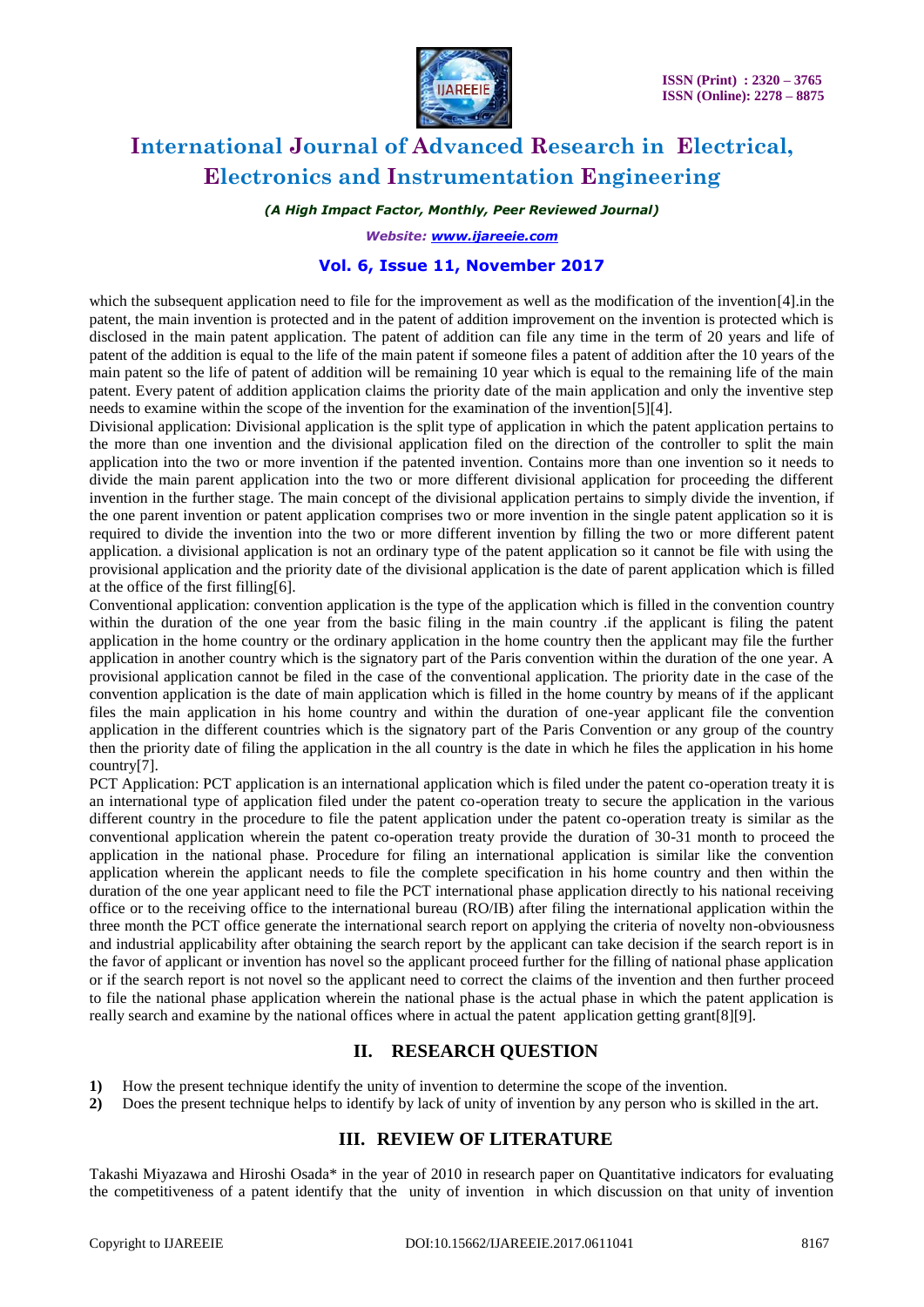

*(A High Impact Factor, Monthly, Peer Reviewed Journal)*

*Website: [www.ijareeie.com](http://www.ijareeie.com/)*

### **Vol. 6, Issue 11, November 2017**

where each plural independent claim partially overlap with another claim in order to satisfy requirement of unity of invention .assume there are n number of independent claim which are pertains to the common inventive step then each independent claim cover the same technology scope or and partially overlap the other independent claim of the same technology then it satisfy the unity of invention in another word if the n number of independent claim present in the given technology so the new claim if partially cover all the independent claim so it satisfy the unity of invention claim or if the new claim not partially cover the previous claim then it is not satisfied the unity of invention and for the claim which is not satisfied the unity of invention it is need to file divisional application. If the number of patents present in the previous the new claim require safe or not to infringe the previous claim but if the previous no patent is filed so new independent claim requires to cover the maximum scope of the invention and not required to safe from another invention. due to that invention having different scope which is different from the previous claim . is required to make plural independent claims to fully cover the maximal scope within the restriction of the unity of invention.

Various research has been done in the field of the unity of invention if the patent application includes two or more invention in the single specification so on the direction of controller require to split the invention into two or more different divisional application before the patent getting grant of the invention .the divisional application is the application filing for the different inventive concept or when the two or more invention present in single invention which need to split in two different inventions by filing the divisional application.

### **IV. METHODOLOGY**

The present technique pertains to identifying the lack of unity of invention by applying the mathematical model in form of equation which is used to determine the condition for the unity of invention where if the invention comprises two or more invention in the single patent application so the invention required splitting in 2 or more invention on the direction of the controller before the grant of the main invention.

INSTRUMENT: The various terms include such as X ,Y ,Z consider as the independent feature for the one common invention in which no new inventive concept present in the equation, and another terms such as  $X'$ ,  $Y'$ ,  $Z'$  are the terms present for the different and new inventive concept over the existing concept by means of X' ,Y' ,Z' are the new feature over the existing invention which make a new divisional invention wherein if the new inventive concept present so that feature mark with the X', Y', Z' and if no new inventive concept present it is mark with simple X,Y,Z,. A defined as the new invention and A' is defined as the new divisional invention for the new inventive concept.

DATA ANALYSIS: The present equation relates to the mathematical model which is used to determine the number of divisional applications need to file for the maximum N different features.so it is identified that if the number of the new features present in the invention which is not satisfied the unity of invention so it is required to file the new divisional application for that N new features.

Assume the A=X+Y+Z for the one invention without having the another different invention related to divisional application

 $A=X+Y+Z$ 

 $X=$  Inventive feature.

 $X'$  =inventive feature present for divisional application or  $X'$  not satisfied unity of invention.

Y= Inventive feature

 $Y'$ = inventive feature present for divisional application or Y' not satisfied unity of invention.

Z= Inventive feature

 $Z'$ = inventive feature present for divisional application or  $Z'$  not satisfied unity of invention

If the no new inventive feature present for divisional application

So A=X+Y+Z

The above equation define for the invention having 1 common inventive concept .where the invention a comprising the 3 feature related to one common inventive concept.

SO If the invention includes the different inventive concept for the divisional application the new feature mark with the X',Y',Z' and if no new feature present for divisional application feature mark with the X,Y,Z.

|                                          | Equation 1          |
|------------------------------------------|---------------------|
| $A=(X+X^*)+(Y+Y^*)+(Z+Z^*)\dots( N+N^*)$ | $\ldots$ Equation 1 |

The equation 1 may carry the N New feature for the N divisional equation.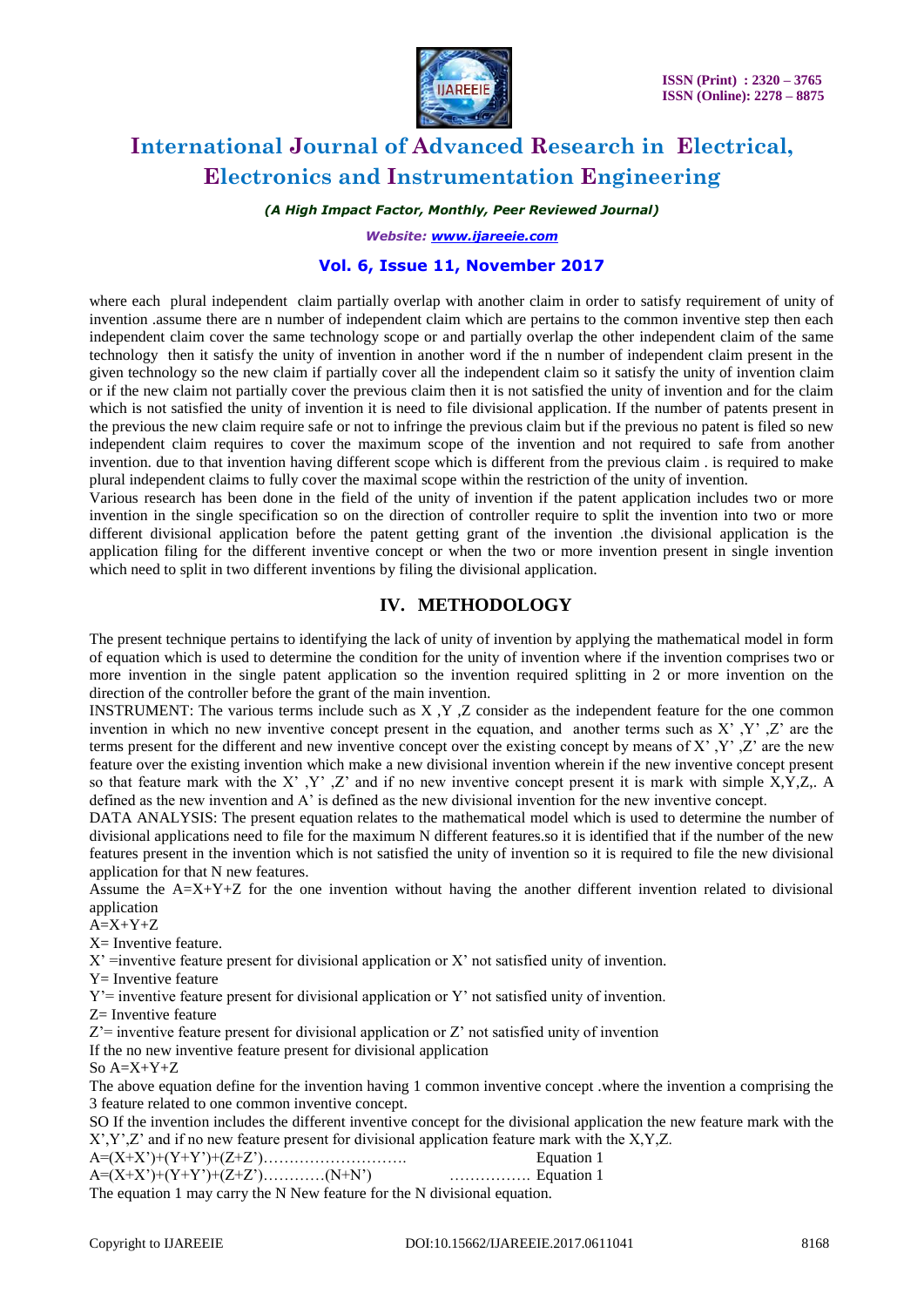

*(A High Impact Factor, Monthly, Peer Reviewed Journal)*

*Website: [www.ijareeie.com](http://www.ijareeie.com/)*

### **Vol. 6, Issue 11, November 2017**

If the new inventive concept not present so equation mark with the simple term of X,Y,Z but if the new concept present for the equation mark with the  $X^{\prime}, Y^{\prime}, Z^{\prime}$ Assume New feature for divisional application for X and Y not present but for Z new feature is present which is marked as the new feature for Z as the Z' A=(X+X')+(Y+Y')+(Z+Z')……………………… Equation 1  $A=(X+0)+(Y+0)+(0+Z')$ Due to the Z' it is require to file a new fresh divisional application which is marked as A'  $A+A'=(X+0)+(Y+0)+(0+Z')$  $A+A'=X+Y+Z'$  $A+A'=(X+Y)+Z'$ X+Y is the novel feature of the parent main patent So Assume  $A=X+Y$ The  $A=X+Y$  is the main parent patent comprising the n features And  $A'=Z'$ Consider if the Z' is having the one new feature so A' need to file one new divisional application if the Z' having the N new feature so the Z' having N new divisional application Assume Z'=1  $SO A'=1$ IF  $Z'=2$ SO  $A'=2$ Assume Z'=3 having the 3 new feature so the it is need to file the 3 new different divisional application for the three new different feature and concept. So  $Z'=3$  $Z'=A'$ SO A'=3 Number of the divisional application over the lack of unity of invention. If  $Z'=4$ SO  $Z'=A'$ A'=4 Number of the divisional application over the lack of unity of invention. IF  $Z'=5$ So Z'=A' A'=5 Number of the divisional application over the lack of unity of invention. Assume the number of new feature is the 6 so from the above analysis the number of divisional application is also increase to number of 6  $Z'=6$ 

SO  $Z'=A'$  $A'=6$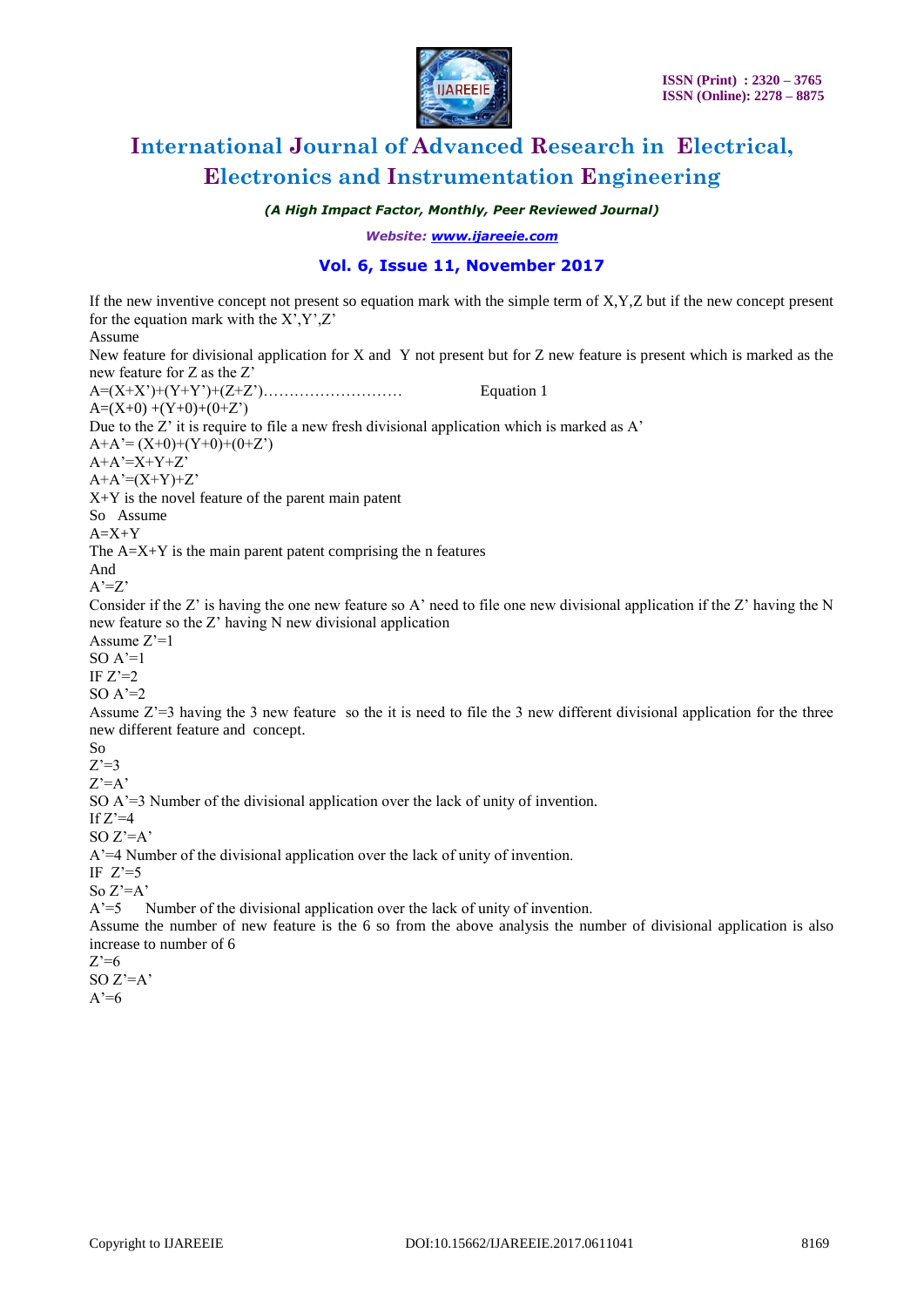

*(A High Impact Factor, Monthly, Peer Reviewed Journal)*

*Website: [www.ijareeie.com](http://www.ijareeie.com/)*

#### **Vol. 6, Issue 11, November 2017**





Fromthe above graph in Figure 1, it is indicated that by increasing the number of feature in the one patent application which not satisfying the criteria for the unity of invention so it needs to file the separate divisional application for each new feature so from the above graph it is proved that divisional application is proportional to the number of the new inventive feature present in the invention.

From the above graph, it is identified that by increasing the number of the patent in the different scope or the invention which are not satisfied the concept of the unity of the invention or in which the one parent patent application includes the two or more different invention so it is required to file the different patent application which is divided from the main patent application that split type patent applications are the divisional patent application. In the above graph, it is indicated that by increasing the number of the different feature due to which a new divisional application need to file that new feature indicated by the Z' and the new application which is needed to file due to the presence of the new feature that application is indicated by the A' so by increasing the number of the new feature of concept it needs to file a new divisional application. From the above-mentioned graph it is clearly defined the by increasing the feature Z' the divisional application A' also increasing wherein it is shown that by increasing  $Z=2$  so A' is also increasing by requiring to file one new divisional application for the feature  $Z=2$  so  $A'=2$ . Similarly, if the  $Z'=3$  so  $A'=3$  and so on the graph will be plot linearly.

### **V. RESULT**

The present equation pertains to identifying the lack of unity of invention criteria wherein the invention does not pertain to the single inventive concept idea due to which it needs to file different inventions for the newly identified feature on the direction of the controller. The present technique use to identifying the new feature and concept due to which it needs to apply for new divisional applications for each new identifying concept and wherein each new concept pertains to the new divisional application.

The present equation provides the proportionality between the number of new features which is not satisfying the unity of the invention and number of the new divisional applications wherein from the above analysis it is identifying that the by increasing number of new feature it is also required to file a new divisional application. Moreover from the above equation, it is mentioned that the parent application is considered as the "A" which is comprising the N feature within the scope of the invention such as the  $X, Y, Z$  wherein due to N feature present within the scope of the invention it is not required to file any divisional application but if the new feature present in the invention which is not present within the scope of the invention or not satisfying the unity of the invention criteria or pertains to lack of unity of invention so it is required to file a separate divisional application for a new inventive concept.

The present equation it is determined that by increasing the number of new feature which is present outside the scope of the invention it is need to file new divisional application for the each new feature from the above analysis it is identifying that the by increasing the number of feature which is not satisfying unity of invention it is need to file new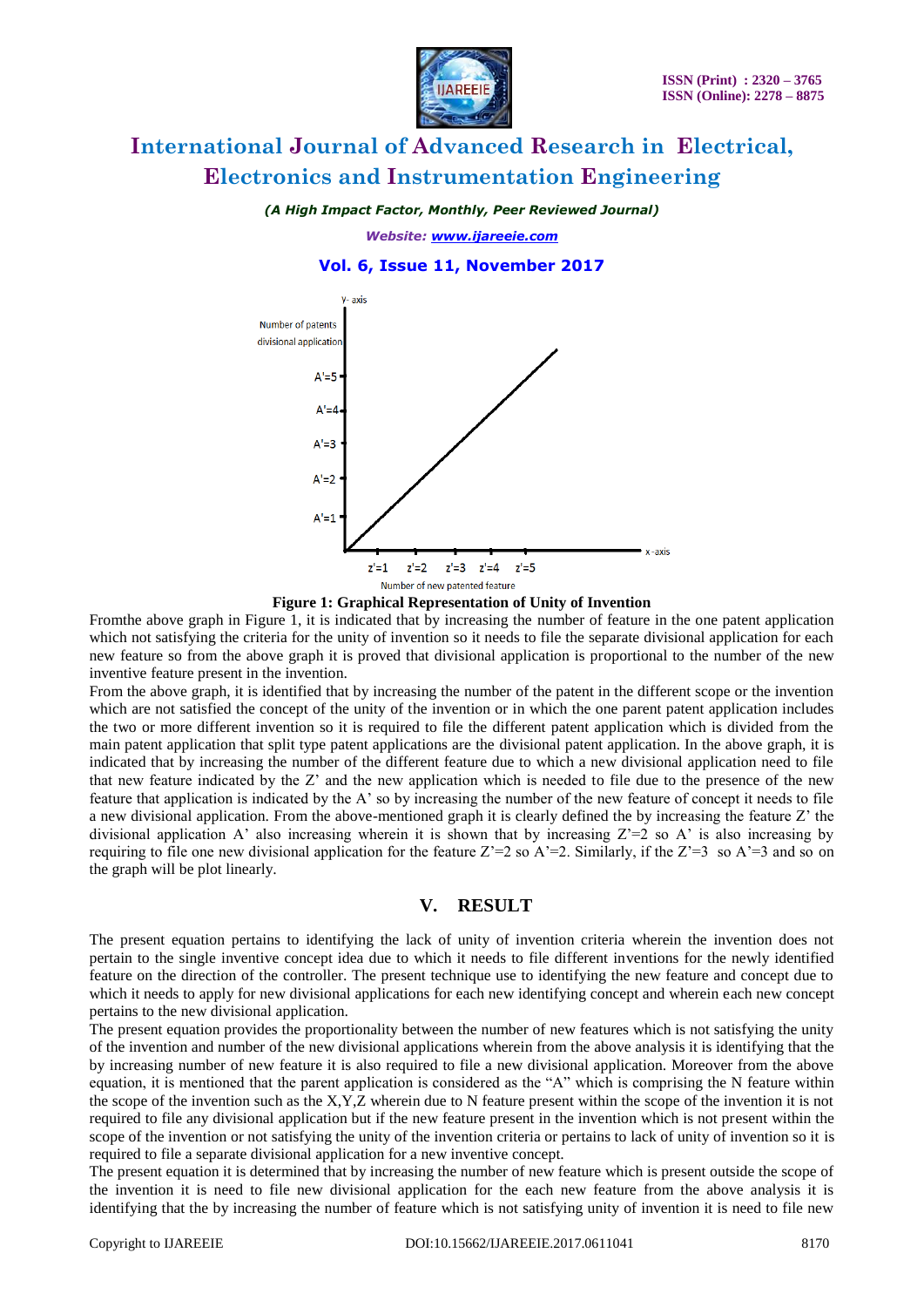

#### *(A High Impact Factor, Monthly, Peer Reviewed Journal)*

*Website: [www.ijareeie.com](http://www.ijareeie.com/)*

#### **Vol. 6, Issue 11, November 2017**

divisional application let consider the parent application is A and the number of feature present within the scope of parent application is X,Y,Z and the new concept which is not satisfying the unity of the invention that is mentioned by  $Z'$  and the new divisional application for the new feature is mentioned as the A' so from the above equation it is identifying that by increasing the value of Z' as a new feature outside the scope of the invention the number of divisional application is also increasing assume  $Z' = 1$  so the A' is also equal to the 1 if the consider the  $Z' = 2$  means number of new feature is 2 which is outside the scope of the parent invention so the number of new divisional application required to file is 2 because of  $Z= A'$  similarly if the  $Z'=3$  so the number of divisional application require to files is 3 similarly for the  $Z^{\prime}$ =N new feature it is require to file N divisional application so it is prove that number of new feature outside the scope of the invention is proportional to number of new divisional application

N new feature  $\propto$  N divisional application

By increasing the N new feature the requirement to file N new invention also increasing.

### **VI. CONCLUSION**

The present equation pertains to unity of invention criteria wherein if the one parent invention include more than one invention which is having the different scope of the invention it needs to file the divisional application for the new invention and the new feature.so each new feature which is not satisfying unity of invention criteria it is required to file a new divisional application for that new feature on the direction of the controller before the patent grant. The divisional application can file any time before the patent grant and the term of a divisional application is equal to the main application.

In the present equation, it has been identifying that if the number of features increasing and falls outside the scope of the invention or not satisfying the criteria of the unity of the invention so it needs to file the divisional application for the new features present in the invention. Furthermore from the above equation, it is identifying that by increasing the number of the feature which is not satisfying the unity of invention so the number of divisional application will also increase for those features which are not satisfying unity of the invention. So by increasing the number of a new feature the number of divisional application also increasing which is shown in the graphical representation if the number of the feature is increasing indicated by the Z' so the number of a divisional application is also increasing indicating by the A' because of  $Z'=A'$  so by increasing  $Z'$  in form of new feature so A' also increasing.

The present equation subject to various changes and modification by the person skilled in the art wherein the present equation describe that by increasing the number of feature in the invention which is not satisfying the criteria of the unity of the invention than the number of divisional application also require to increase in another word due to increasing the number of features which is present outside the scope of the invention the number of divisional application also required to increase. Hence the given equation proves that by increasing new feature which are outside the scope of the invention the number of divisional application also increase and graph plot in a linear way.

#### **REFERENCES**

- [1] "Divisional patent application." .
- [2] S. Singh, "India: Divide And Patent : Provisions Of Filing Divisional Applications In India." .
- [3] "Patent application in india." .
- [4] "Patent of addition."
- [5] P. R. and V. Singh, "PATENT OF ADDITION.".
- [6] "Chapter 1 Division of Patent Application."
- [7] L. & BARRY, "THE PARIS CONVENTION." .
- [8] S. Adams, "5 The Patent Co-operation Treaty," in *Information Sources in Patents*, 2012.
- [9] "Filing international applications for patent under the Patent Cooperation Treaty."
- Gaurav Verma, Harsh Agarwal, Shreya Singh, Shaheem Nighat Khinam, Prateek Kumar Gupta and Vishal Jain, " Design and Implementation of Router for NOC on FPGA", International Journal of Future Generation Communication and Networking (IJFGCN), Vol. 9, No. 12, December 2016 page no. 263 – 272 having ISSNo. 2233-7857 .
- Nisha Pandey, B. S. Chowdhary , Bhagwan Das , D. M. Akbar Husain , Vishal Jain , Tanesh Kumar, "Design of Data Processing Device on Low Power SPARTAN6 FPGA", International Journal of Control and Automation (IJCA).